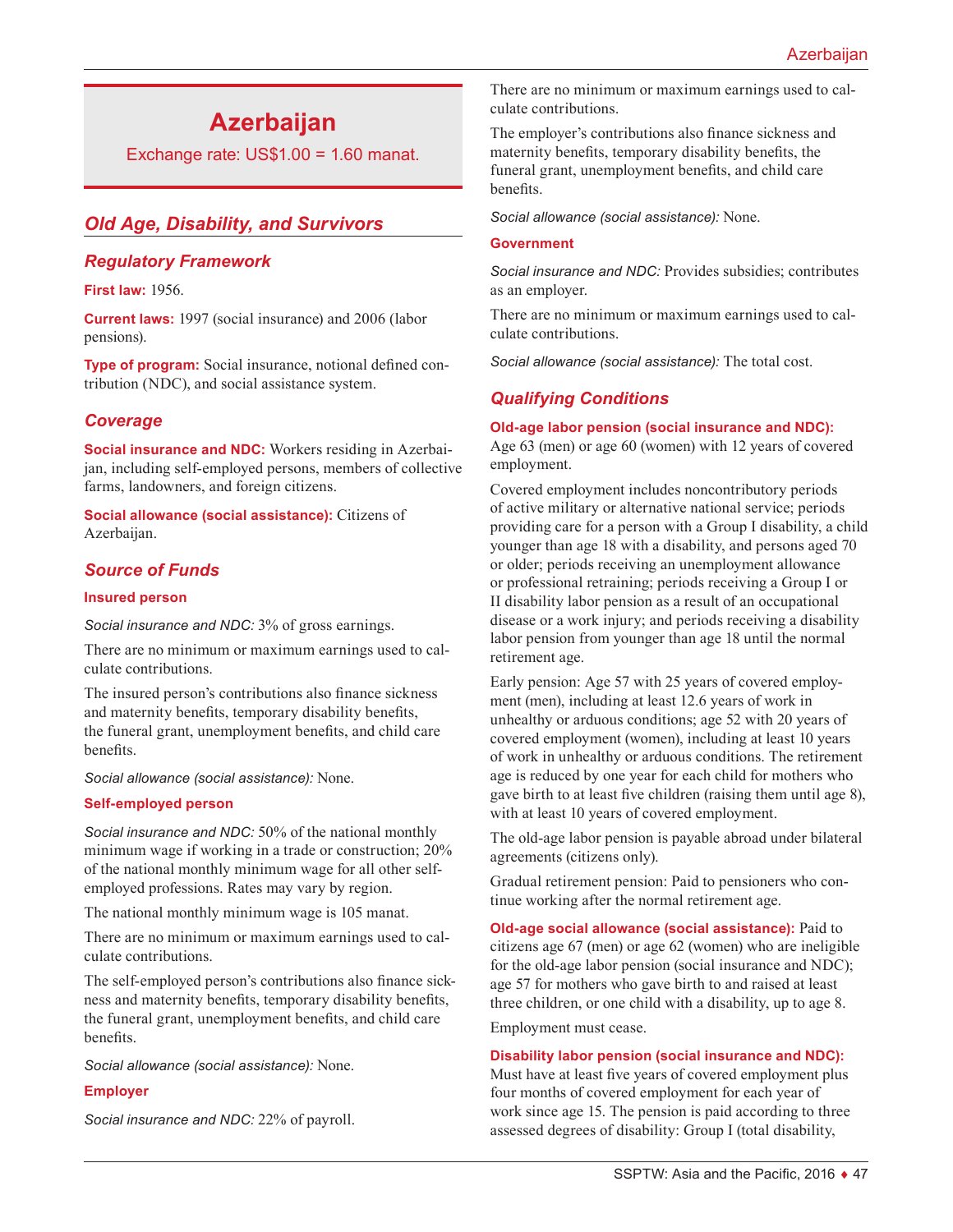# Azerbaijan

incapacity for any work, and requires constant care); Group II (disability, incapacity for any work, but does not require constant attendance); and Group III (incapacity for usual work).

Covered employment includes noncontributory periods of active military or alternative national service; periods providing care for a person with a Group I disability, a child younger than age 18 with a disability, and persons aged 70 or older; periods receiving an unemployment allowance or professional retraining; periods receiving a Group I or II disability labor pension as a result of an occupational disease or a work injury; and periods receiving a disability pension from younger than age 18 until the normal retirement age.

A medical commission assesses and periodically reviews the degree of disability until certification of a permanent disability.

Dependent's supplement: Paid to dependent family members who are either nonworking persons with a Group I or II disability or children younger than age 18 with disabilities.

Care supplement: Paid to persons with a Group I disability and for children younger than age 18 with disabilities.

The disability labor pension is payable abroad under bilateral agreement (citizens only).

**Disability social allowance (social assistance):** Paid to persons who are ineligible for a disability labor pension with a Group I, Group II, or Group III disability; and children younger than age 18 with disabilities.

**Survivor labor pension (social insurance and NDC):** The deceased had at least five years of covered employment plus four months of covered employment for each year of work since age 15.

Eligible survivors include a retired spouse or a spouse with a Group I or II disability, a nonworking spouse caring for a child of the deceased younger than age 18, children younger than age 18 (age 23 if a full-time student, no limit if disabled before age 18).

Other eligible survivors include dependent parents who are retired or have a Group I or II disability and a parent, grandparent, or sibling who does not work but cares for one or more of the deceased's children, siblings, or grandchildren younger than age 8.

The survivor labor pension is payable abroad under bilateral agreement (citizens only).

**Funeral grant (social insurance):** Paid when an old-age or disability labor pensioner dies.

**Survivors social allowance (social assistance):** Paid to a dependent survivor if the deceased was ineligible for an old-age or disability labor pension.

## *Old-Age Benefits*

**Old-age labor pension (social insurance and NDC):** The benefit has two components: a basic flat-rate benefit and an insurance benefit.

The basic monthly flat-rate benefit is 110 manat.

The insurance component has two parts: a benefit based on the number of years of employment prior to January 1, 2006, and a benefit based on the value of contributions since January 1, 2006.

Early pension: The early pension is calculated in the same way as the old-age labor pension.

Gradual retirement pension: 100% of the old-age labor pension is paid; the pension is recalculated after full retirement.

Special supplements: 5% of the basic flat-rate benefit is paid for a dependent who is incapable of work, for children aged 18 or younger with disabilities, to unemployed persons with a Group I or II disability, and to qualified unemployed military personnel; 10% to persons who care for a person with a Group I disability, children younger than age 18 with disabilities, rehabilitated victims of political repression, and most war veterans; 100% to most veterans with a Group I disability; 70% (Group II), or 50% (Group III); plus an additional 140% to veterans of the Great Patriotic War with a Group I disability, 110% (Group II), or 90% (Group III); and 120 manat to 200 manat to nonworking academics with 25 years of experience.

Benefit adjustment: The basic flat-rate benefit is adjusted on an ad hoc basis, according to changes in the consumer price index. The insurance benefit is adjusted annually according to the inflation rate in the previous year.

**Old-age social allowance (social assistance):** 60 manat a month is paid.

Benefit adjustment: The old-age social allowance is adjusted annually according to changes in the consumer price index.

### *Permanent Disability Benefits*

#### **Disability labor pension (social insurance and NDC):**

120% of the basic flat-rate benefit is paid for a Group I disability and for persons younger than age 18 with disabilities; 200% for a Group I visual impairment; 100% for a Group II disability; and 55% for a Group III disability.

Dependent's supplement: 5% of the basic flat-rate benefit is paid for each dependent.

Care supplement: 10% of the basic flat-rate benefit is paid.

The basic monthly flat-rate benefit is 110 manat.

Benefit adjustment: The disability social allowance is adjusted annually according to changes in the consumer price index.

#### **Disability social allowance (social assistance):**

73.70 manat a month is paid for a Group I disability and for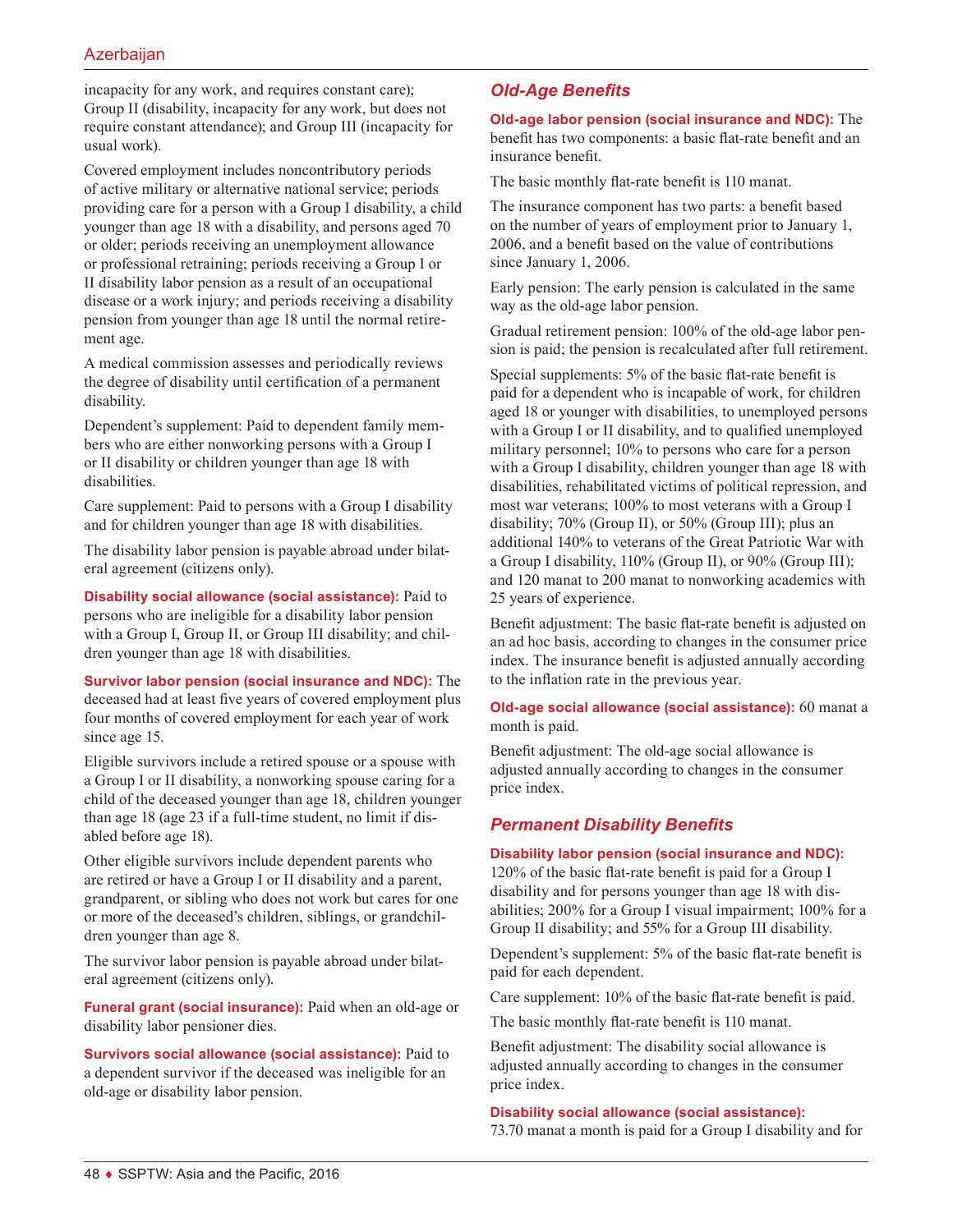children younger than age 18 with disabilities; 50 manat a month for Group II disability; 47.30 manat a month for a Group III disability.

Persons whose illnesses are the result of radiation accidents receive 214.50 manat a year for medical treatment.

Benefit adjustment: The disability social allowance is adjusted annually according to changes in the consumer price index.

# *Survivor Benefits*

#### **Survivor labor pension (social insurance and NDC)**

*Spouse's pension:* 100% of the basic flat-rate benefit is paid.

The basic monthly flat-rate benefit is 110 manat.

Survivor's supplement: 100% of the basic flat-rate benefit is paid to family members of deceased National Heroes of Azerbaijan; 85% to family members of citizens who died for the country's independence.

The basic monthly flat-rate benefit is 110 manat.

*Orphan's pension:* 100% of the basic flat-rate benefit is paid for each full orphan, each child of a deceased unwed mother, or the deceased's only child.

The basic monthly flat-rate benefit is 110 manat.

*Other eligible survivors:* 100% of the basic flat-rate benefit is paid when there is only one eligible survivor; 50% each for two or more eligible survivors.

The basic monthly flat-rate benefit is 110 manat.

Benefit adjustment: The survivor's social allowance is adjusted annually according to changes in the consumer price index.

**Funeral grant (social insurance):** Three times the basic flat-rate benefit is paid.

The basic monthly flat-rate benefit is 110 manat.

Benefit adjustment: Benefits are adjusted on an ad hoc basis, according to changes in the consumer price index.

**Survivor's social allowance (social assistance):** 60.50 manat a month is paid.

Benefit adjustment: The survivor's social allowance is adjusted annually according to changes in the consumer price index.

## *Administrative Organization*

State Social Protection Fund [\(http://www.sspf.gov.az/](http://www.sspf.gov.az/)) under the Ministry of Labor and Social Protection of Population (SSPF) ([http://www.mlspp.gov.az](http://www.mlspp.gov.az/)/) is responsible for the NDC and social assistance program.

Regional and local branches of the State Social Protection Fund administer the NDC program.

# *Sickness and Maternity*

## *Regulatory Framework*

#### **First law:** 1912.

**Current laws:** 1997 (social insurance) and 1999 (health insurance).

**Type of program:** Social insurance (cash benefits) and universal (medical benefits) system.

### *Coverage*

**Cash benefits:** Workers residing in Azerbaijan, including self-employed persons, members of collective farms, landowners, and foreign citizens.

**Medical benefits:** Permanent residents of Azerbaijan.

### *Source of Funds*

**Insured person**

*Cash sickness and maternity benefits:* See source of funds under Old Age, Disability, and Survivors.

*Medical benefits:* None.

#### **Self-employed person**

*Cash sickness and maternity benefits:* See source of funds under Old Age, Disability, and Survivors.

*Medical benefits:* None.

#### **Employer**

*Cash sickness and maternity benefits:* See source of funds under Old Age, Disability, and Survivors.

*Medical benefits:* None.

#### **Government**

*Cash sickness and maternity benefits:* None; contributes as an employer.

*Medical benefits:* The total cost.

## *Qualifying Conditions*

**Cash sickness and maternity benefits:** Must be in covered employment with at least six months of contributions.

**Medical benefits:** There is no minimum qualifying period.

## *Sickness and Maternity Benefits*

**Sickness benefit:** 100% of gross average monthly earnings in the last 12 months is paid with at least 12 years of employment; 80% with eight to 11 years; 60% with less than eight years.

100% of the last month of earnings is paid for certain groups, including persons wounded in certain conflicts; for the parents, wives, and children of soldiers killed in combat; and for Chernobyl disaster workers.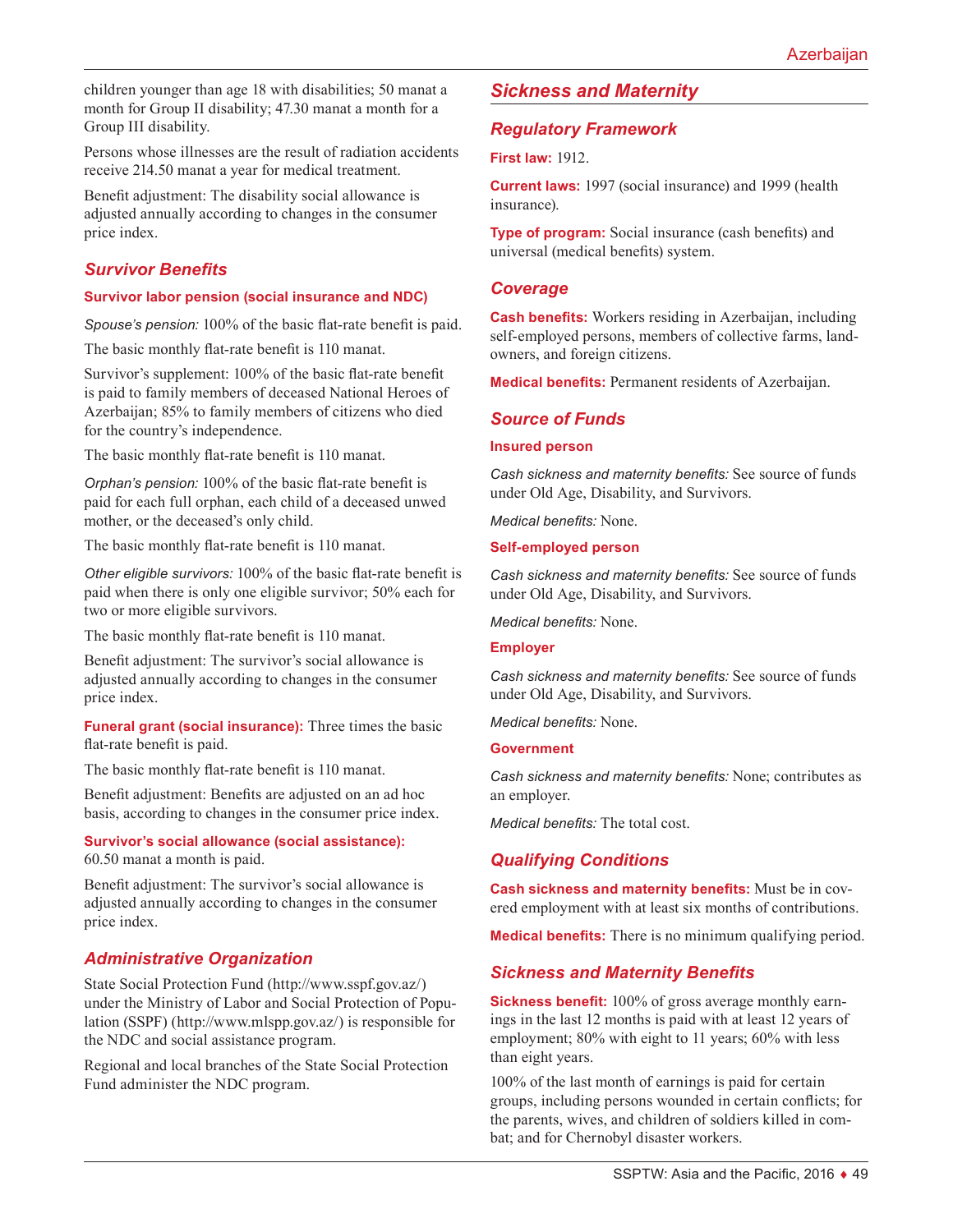The benefit is paid from the 15th day of incapacity until recovery or certification of permanent incapacity for work. (The employer pays benefits for the first 14 days.)

**Maternity benefit:** 100% of gross average monthly earnings in the last 12 months is paid for 70 days before and 56 days after the expected date of childbirth; 70 days after for multiple births or for a childbirth with complications. For the agricultural sector, the benefit is provided for 70 days before and 70 days after the expected date of childbirth; 86 days after for a childbirth with complications; 110 days after for multiple births.

A birth grant and child care benefits are provided under Family Allowances.

## *Workers' Medical Benefits*

Compulsory employer-provided medical insurance covers medical services through public and private facilities under contract with the health insurance agencies.

Free medical benefits include wheelchairs; vaccinations; home nursing care (persons with a Group I disability); dental prostheses and medicine (persons with Group I and Group II disabilities and persons with long employment histories); prostheses, eyeglasses, and hearing aids (persons with disabilities and persons with long employment histories); and general dental care (children aged 16 or younger and vulnerable groups, including persons with disabilities). Transportation expenses for persons with disabilities and authorized medical treatment abroad may be covered.

### *Dependents' Medical Benefits*

Medical benefits for dependents are the same as those for the insured.

### *Administrative Organization*

State Social Protection Fund under the Ministry of Labor and Social Protection of Population ([http://www.sspf.gov](http://www.sspf.gov.az/) [.az/](http://www.sspf.gov.az/)) administers the cash benefits schemes.

Ministry of Health ([https://www.s](http://www.sehiyye.gov.az/)ehiyye.gov.az/) administers the medical benefits program.

# *Work Injury*

### *Regulatory Framework*

**First law:** 1956.

**Current laws:** 1999 (labor code) and 2010 (accident insurance).

**Type of program:** Employer-liability system through a private carrier.

#### *Coverage*

**Cash benefits:** Employees.

Voluntary coverage for self-employed persons.

**Medical benefits:** Permanent residents of Azerbaijan.

#### *Source of Funds*

**Insured person:** None.

**Self-employed person:** The total cost; contribution rates vary according to industry risk.

**Employer:** The total cost; contribution rates vary according to industry risk.

**Government:** The total cost of the funeral grant.

#### *Qualifying Conditions*

There is no minimum qualifying period.

## *Temporary Disability Benefits*

A percentage of the insured's average monthly wage is paid according to the assessed degree of disability. The benefit is paid from the day the disability is determined until the insured fully recovers or is assessed as permanently disabled.

Benefits are paid monthly.

A medical commission assesses the degree of disability.

### *Permanent Disability Benefits*

125 manat a month is paid for a Group I disability, 55 manat a month for a Group II disability, and 45 manat a month for a Group III disability.

A medical board assesses the degree of disability and periodically reviews it (except for Group I disabilities which are determined for life).

Benefit adjustment: Benefits are adjusted according to changes in the assessed industry risk and payroll at the insured's place of work.

### *Workers' Medical Benefits*

Compulsory employer-provided medical insurance covers medical services through public and private facilities.

Benefits include general and specialist care, hospitalization, supplemental nutrition, laboratory services, transportation, and the full cost of appliances and medicine. Rehabilitation and vocational training are also covered.

### *Survivor Benefits*

**Survivor benefits:** A lump sum is paid to eligible survivors.

*Funeral grant:* 132 manat is paid when an insured person dies.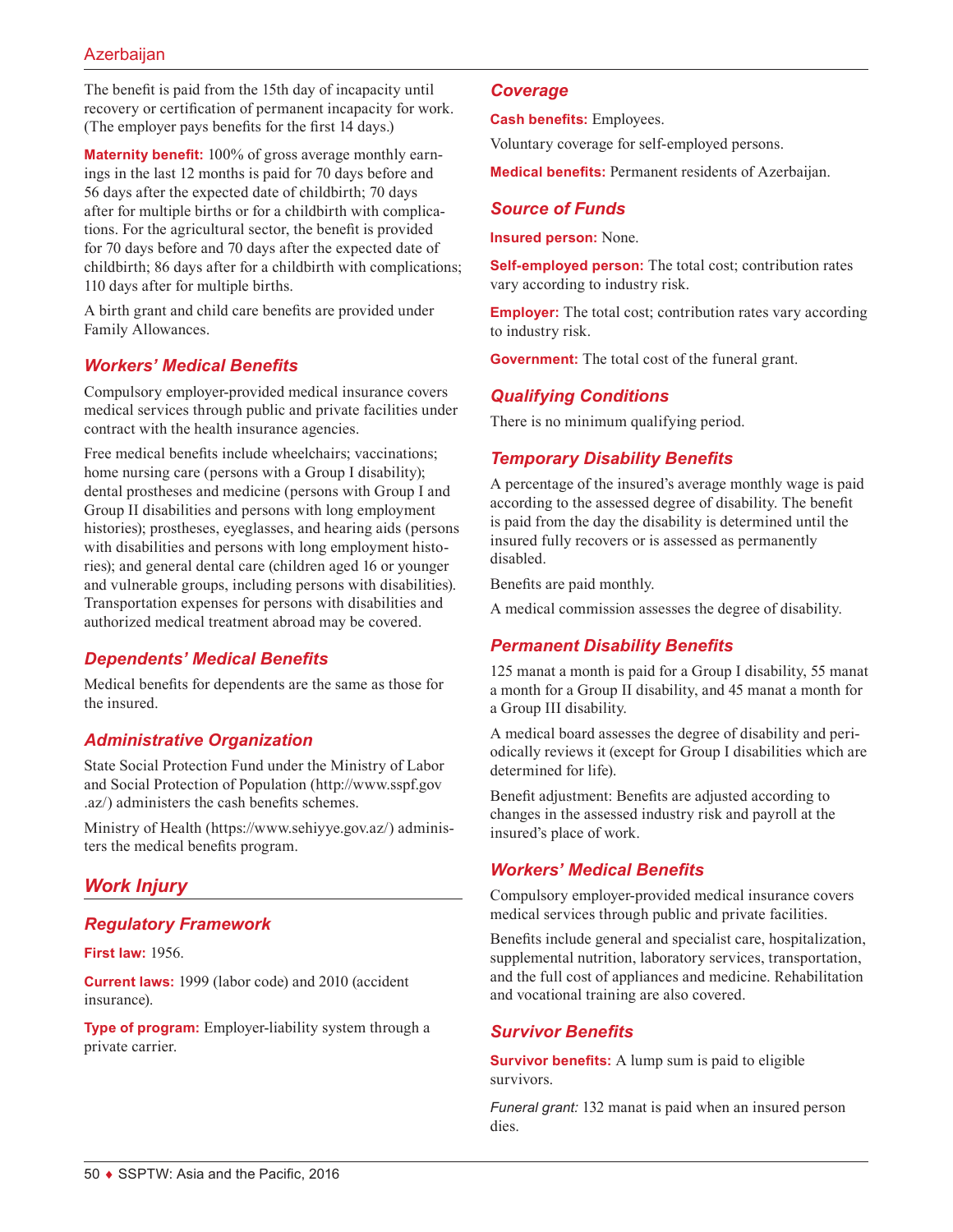*Death grant:* A lump sum of at least three times the deceased's average monthly wage in the last 12 months before death is paid.

# *Administrative Organization*

**Cash benefits (work injury):** Ministry of Labor and Social Protection of the Population ([http://www.sspf.gov.az](http://www.sspf.gov.az/)/) provides general supervision.

Ministry of Finance regulates the activities of insurance companies.

Insurance companies administer work injury cash benefits.

**Medical benefits (work injury):** Ministry of Health ([https://www.](https://www.sehiyye.gov.az/)sehiyye.gov.az/) and health departments of local governments provide general supervision and coordination.

Insurance companies administer work injury medical benefits.

# *Unemployment*

# *Regulatory Framework*

**First law:** 1991.

**Current laws:** 1999 (labor code) and 2001 (employment law).

**Type of program:** Social insurance system.

### *Coverage*

Residents of Azerbaijan.

## *Source of Funds*

**Insured person:** See source of funds under Old Age, Disability, and Survivors.

**Self-employed person:** See source of funds under Old Age, Disability, and Survivors.

**Employer:** See source of funds under Old Age, Disability, and Survivors.

**Government:** Subsidies as required from national and local governments.

## *Qualifying Conditions*

**Unemployment benefit:** Must have at least 26 weeks of covered employment in the 12 months before unemployment. The insured must be aged 15 up to the normal retirement age, registered with the state employment services, and actively seeking and willing to work.

The benefit is suspended for three months for refusing two acceptable job offers or for failing to register each month at the employment service without a valid reason. The benefit ceases for filing false or fraudulent claims or for refusing to attend vocational training.

## *Unemployment Benefits*

70% of gross average monthly earnings in the 12 months before unemployment is paid for up to 26 weeks in any 12-month period.

The maximum monthly benefit is the national average monthly wage.

The national average monthly wage is 490.50 manat (October 2016).

## *Administrative Organization*

Ministry of Labor and Social Protection of the Population ([http://www.mlspp.gov.az](http://www.mlspp.gov.az/)/) provides general oversight.

State Employment Service, under the Ministry of Labor and Social Protection of the Population, administers the program through local offices, pays benefits, and provides services for unemployed persons (including training).

# *Family Allowances*

## *Regulatory Framework*

**First law:** 1944.

**Current laws:** 2005 (targeted social assistance) and 2006 (social allowances).

**Type of program:** Social insurance (child care benefit) and social assistance (targeted social assistance and child benefit) system.

### *Coverage*

**Social insurance benefits:** Insured persons with at least one child.

**Social assistance benefits:** Low-income families.

### *Source of Funds*

**Insured person:** See source of funds for social insurance under Old Age, Disability, and Survivors.

**Self-employed person:** See source of funds for social insurance under Old Age, Disability, and Survivors.

**Employer:** See source of funds for social insurance under Old Age, Disability, and Survivors.

**Government:** The total cost of social assistance and the child allowance.

## *Qualifying Conditions*

**Child care benefit (social insurance):** Paid for children up to age 3.

**Child allowance (social assistance, income tested):** Paid to families with a child younger than age 1 and average monthly per capita income up to 105 manat.